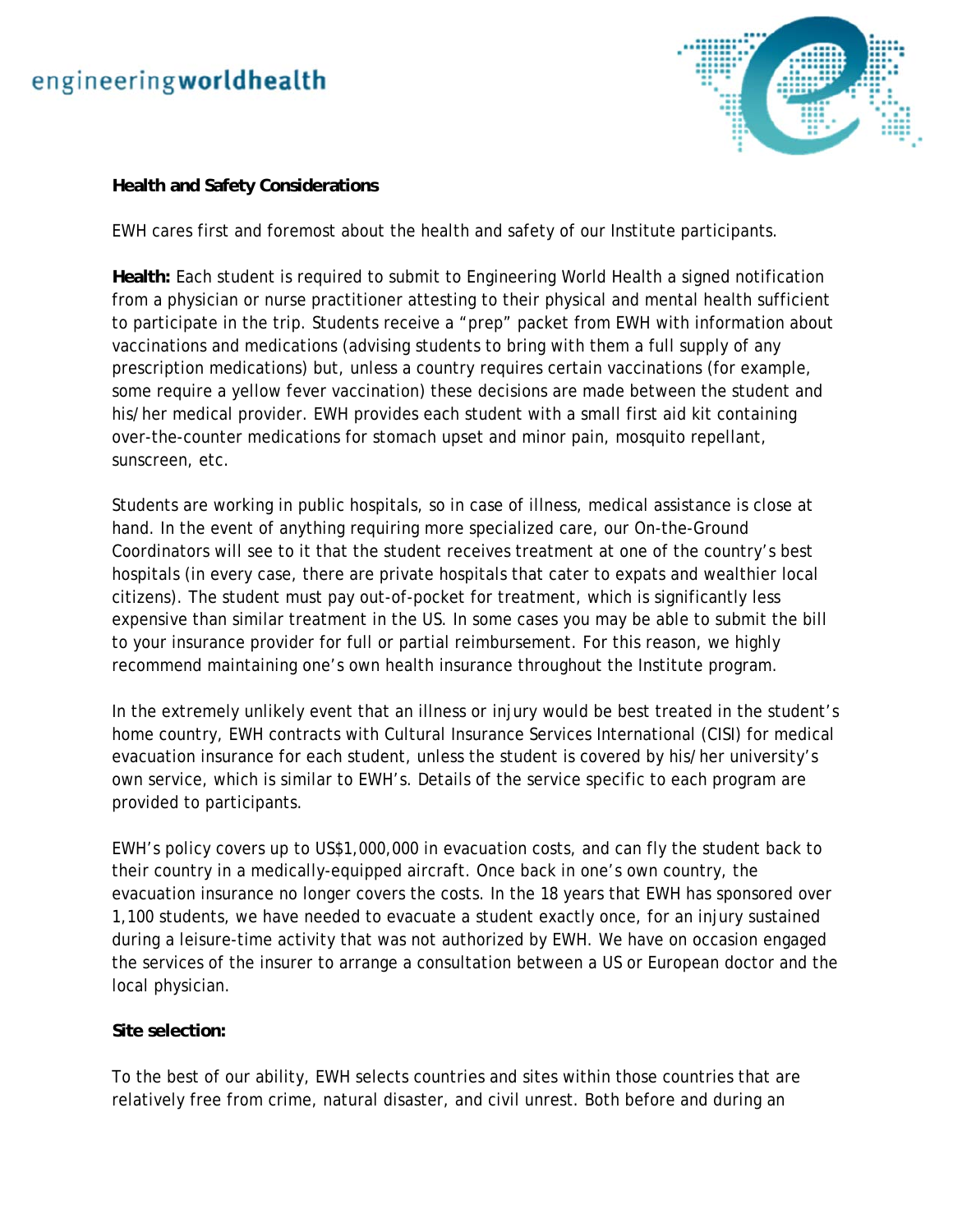

Institute, we monitor the travel advisories of several governments – the US State Department, Australia, UK, and Canada – and receive regular bulletins from a travel service, SOS International. We regularly consult with our local partners, and we alert the on-the-ground staff to any anticipated problems.

# **On-the-Ground Coordinators, Local Support Staff, and US-based Staff**

EWH employs two types of staff in-country. Each Institute is staffed by at least one, usually two, On-the-Ground Coordinators. These individuals are either EWH full-time employees or have received training from EWH. Many are alumni of an EWH program. The On-the-Ground Coordinators are in regular communication with the staff of EWH in the US: The CEO, the Director of Student Programs, the Manager of Summer Institutes, and the Operations Coordinator of Student Programs. These individuals rotate so that someone is available 24/7 during the course of an Institute.

Students are each given a cellphone with a local SIM card. Each phone has enough prepaid airtime for emergency calls to the On-the-Ground Coordinator and at least one emergency call to their home country. Students may add prepaid time to this phone, and many bring their own phones as well.

In addition, EWH partners with a local institution – either a language school, a local educational institution, or an agency that specializes in logistical arrangements for volunteers and/or tourists. Staff members of these institutions often serve as "homestay parents" during the students' first month and are available subsequently in the case of any need or emergency. These institutions work with EWH to arrange airport pickup and transportation, and the several sightseeing trips EWH arranges for participants.

## **On-the-Ground Acculturation and Safety Briefings for Students**

During their first week in-country, students receive briefings from our On-the-Ground Coordinators and our local partners on appropriate social behavior and safety. Our local partners will explain, for example, how to present oneself politely to local acquaintances, behave in the market, and access local transportation. Much of the safety advice is common to almost anywhere in the world: don't flaunt a cellphone or money out on the street, be mindful of belongings to avoid pickpockets, don't travel alone at night, stay sober, etc. Many homestays will impose a curfew, and students must abide by it. We make clear to students that these common-sense precautions must be observed. On- the-Ground Coordinators are in touch with the students throughout the Institute and monitor behavior. Only very rarely have we encountered a problem of dangerous behavior by a student and have, on at least one occasion, sent a student home who refused to abide by the rules and so endangered themselves.